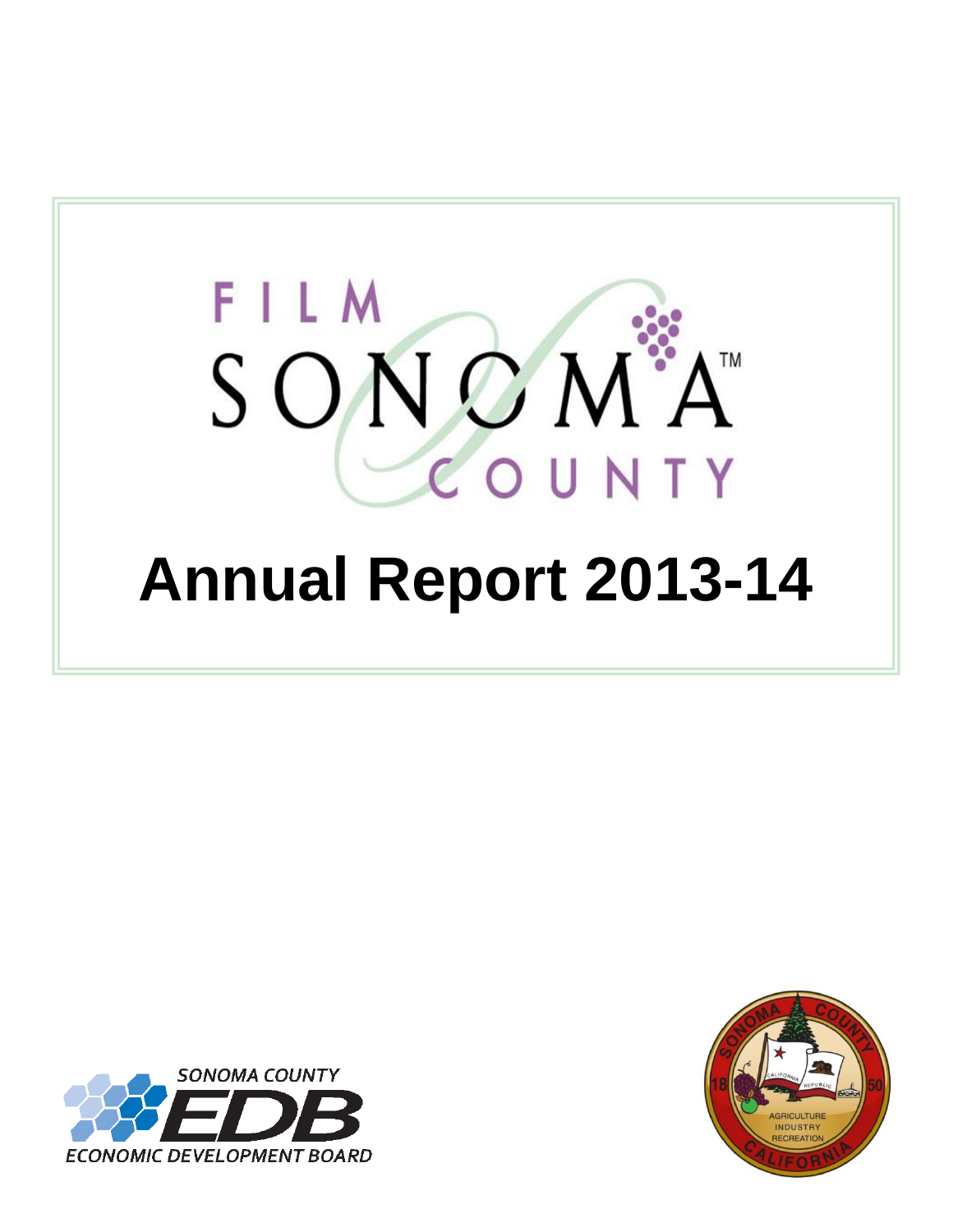

 $\overline{\phantom{0}}$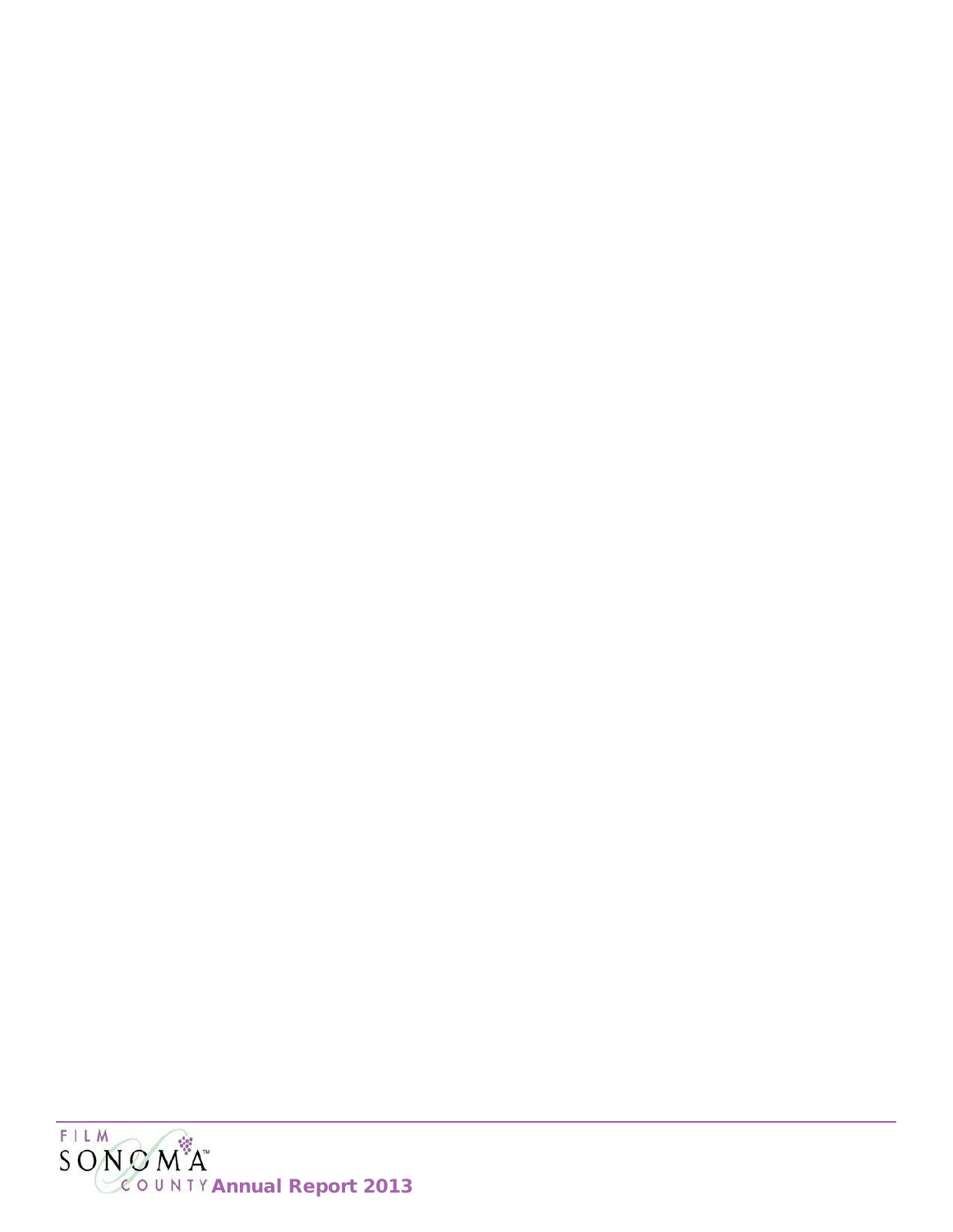## **Contents**

| Overview                       | 3       |
|--------------------------------|---------|
| <b>Economic Impact Summary</b> | $4 - 5$ |
| 2013 Highlights                | 6       |
| 2014 Looking Ahead             |         |

## **OVERVIEW**

In 1974 the County of Sonoma created a Film Office within the Sonoma County Economic Development Board. Weathering several challenges over the years, the Film Office continues to support and facilitate Sonoma County as a location destination for film, video, and commercial production companies worldwide, and helps create a friendly environment for production by connecting with local government, business and residents.

#### **Film Office Goals**

- Provide assistance and support for film crews seeking to film in Sonoma County
- Increase the awareness of Sonoma County as a destination for production
- Continue to draw attention to our website to assist individuals or production companies to access the tools for their success
- Encourage teamwork among permitting agencies
- Increase the awareness of Sonoma County's heritage of movies shot here as a tourist destination

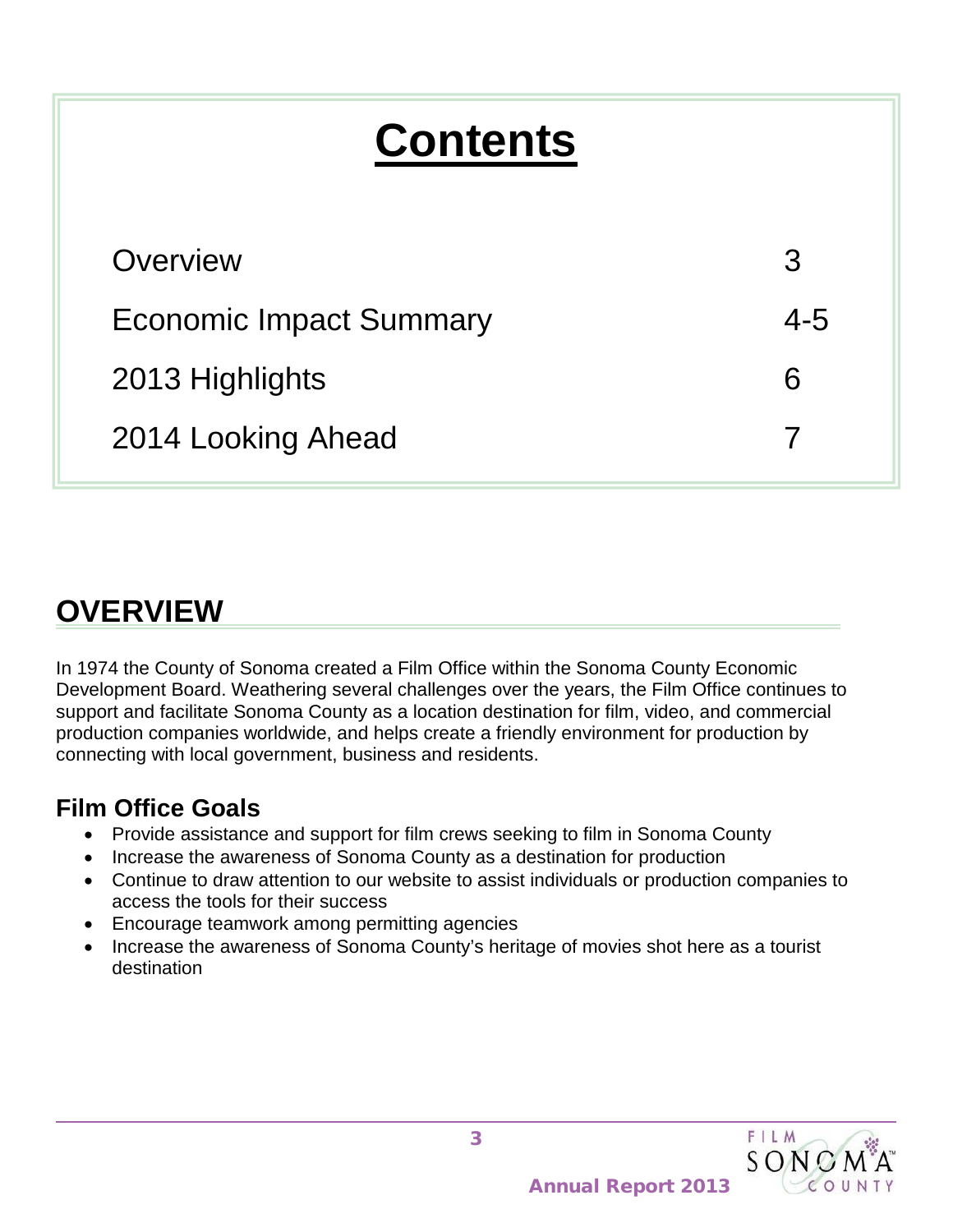## **ECONOMIC IMPACT SUMMARY**

In 2013, Sonoma County reached \$1.7 million in filming permits for the year 2013. We did not engage in any feature films in 2013 due to several facts: incentives are greater in other states, Sonoma County is a considerable distance from Los Angeles, and much more film is now being produced in digital studios.

#### **Methodology Review**

Each permit recorded by the Film Office in our database is given an economic impact dollar amount depending on what type of filming activity has been accomplished. Adding the economic impact for each permit provides the total dollar amount of generated revenue. In the year 2013 there were 81 permits recorded by our office and \$1,700,003 in economic impact. A good example is the movie "Shadow of a Doubt" or "The Birds" which are movies still attracting visitors to Sonoma County and generating revenue in hotels, restaurants, and memorabilia.

#### **Revenue**

Generated Revenue per day of filming:

| Commercial  | \$25,000  | <b>Still Photo</b> | \$15,000 |
|-------------|-----------|--------------------|----------|
| Documentary | \$15,000  | <b>Student</b>     |          |
| Feature     | \$125,000 | TV pilot           | \$25,000 |
| Independent | \$30,000  | <b>TV Special</b>  | \$35,000 |
| Industrial  | \$15,000  | Other*             | \$15,000 |
| Music Video | \$30,000  |                    |          |

\*The 'Other' category includes video, personal filming, advertisement, EDB Brewery video, B-roll, etc.

#### Estimated Revenue by year:

| 2009 \$ 870,000  |          |                                                                       |
|------------------|----------|-----------------------------------------------------------------------|
| 2010 \$1.112.000 | 27.8 %   | (Percent of increase of generated revenue between 2009 & 2010)        |
| 2011 \$1,287,000 |          | 15.7 % (Percent of increase of generated revenue between 2010 & 2011) |
| 2012 \$1.557.501 | 21.0%    | (Percent of increase of generated revenue between 2011 & 2012)        |
| 2013 \$1,700,003 | $9.15\%$ | (Percent of increase of generated revenue between 2012 & 2013)        |
|                  |          |                                                                       |





 $\overline{\phantom{0}}$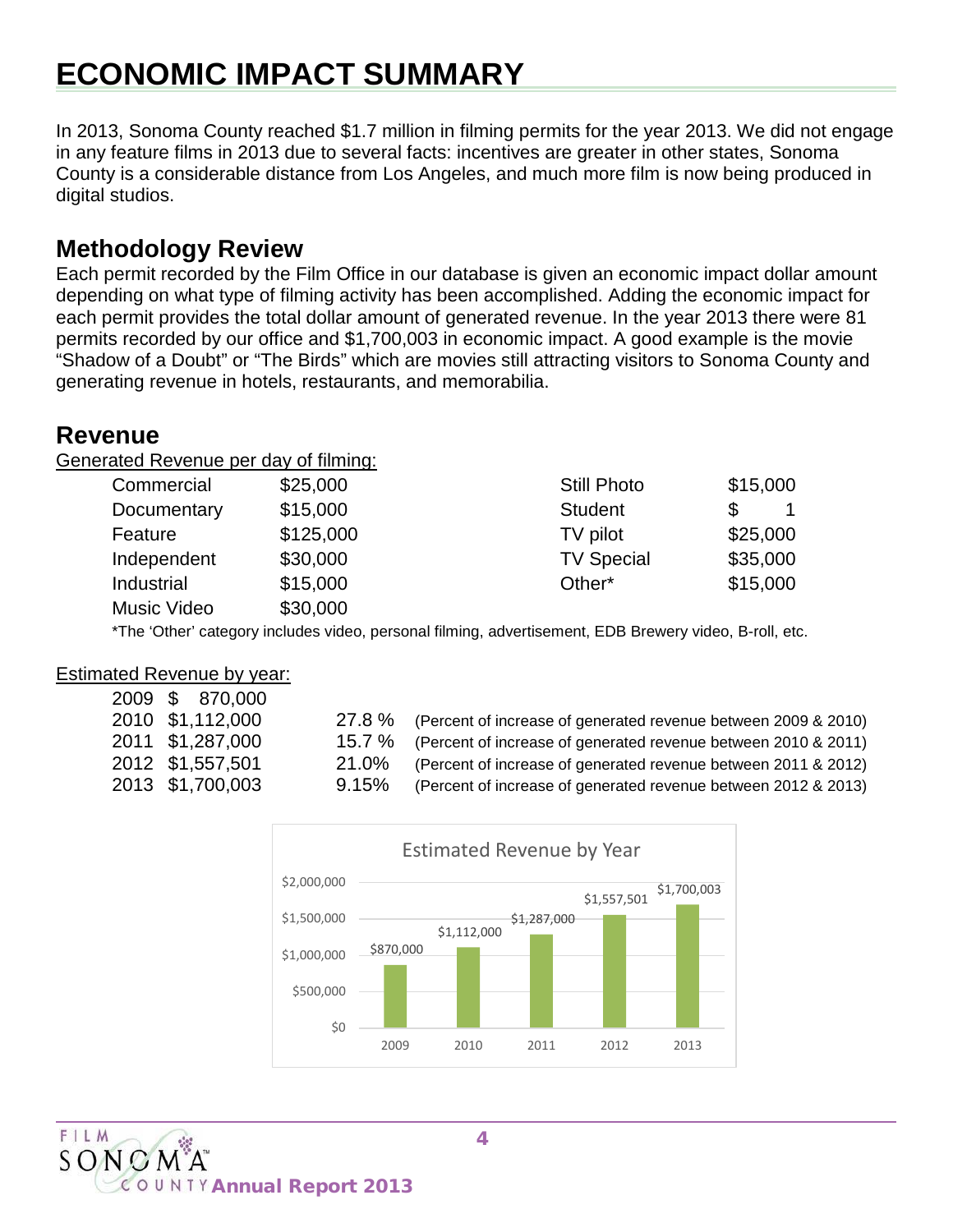#### **Number of Permits**

The following chart organizes the number of film permits reported to the Sonoma County Film Office from the permitting entities of the cities, state, and the County of Sonoma for the years 2009-2013. A large amount of filming is done on private property, and not represented. The number of permits does not reflect the complete view of filming in Sonoma County.

Total # of Permits in 2013: 81 Total # of Number of Days Shot: 98

| <b>Type of Permit</b>    | 2009           | 2010 | 2011           | % Change | 2012           | % Change | 2013           | % Change  |
|--------------------------|----------------|------|----------------|----------|----------------|----------|----------------|-----------|
| <b>TV Reality</b>        | 0              | 4    |                | $+600%$  |                | $-85%$   | 0              | $-100%$   |
| Other                    | $\overline{2}$ | 3    | 8              | $+166%$  | 5              | $-37%$   | 14             | $+180%$   |
| Feature-Independent 2    |                |      | $\overline{2}$ | $+100%$  | $\overline{2}$ | $0\%$    | 3              | $+50%$    |
| Industrial               |                | 0    |                | $+100%$  | 0              | 9%       |                | $+100%$   |
| Documentary              | 1              | 3    | 5              | $+66%$   | 9              | $+80%$   | 6              | $-33.33%$ |
| <b>Still Photo Shoot</b> | 14             | 22   | 25             | $+13%$   | 27             | $+8%$    | 15             | $-44.44$  |
| <b>TV Weekly</b>         | 0              | 3    | 3              | $0\%$    | 0              | $0\%$    | $\overline{0}$ | $0\%$     |
| <b>TV Pilot</b>          |                |      | 0              | $0\%$    | 0              | $0\%$    | 1              | $+100%$   |
| Commercial               | 13             | 18   | 9              | $-50%$   | 32             | $+255%$  | 32             | $0\%$     |
| <b>TV Special</b>        | 4              | 5    | 0              | $-100%$  | 4              | $+400%$  | 4              | $0\%$     |
| <b>Catalogue Shoot</b>   | $\overline{2}$ | 1    | $\overline{0}$ | $-100%$  | $\overline{0}$ | $0\%$    | 0              | 0%        |
| <b>Music Video</b>       |                |      |                |          |                |          | 2              | $0\%$     |
| <b>Student</b>           |                |      |                |          |                |          | 3              | $0\%$     |
| <b>TOTAL</b>             | 40             | 57   | 60             | $+5%$    | 80             | 33%      | 81             | $+1.25%$  |
|                          |                |      |                |          |                |          |                |           |



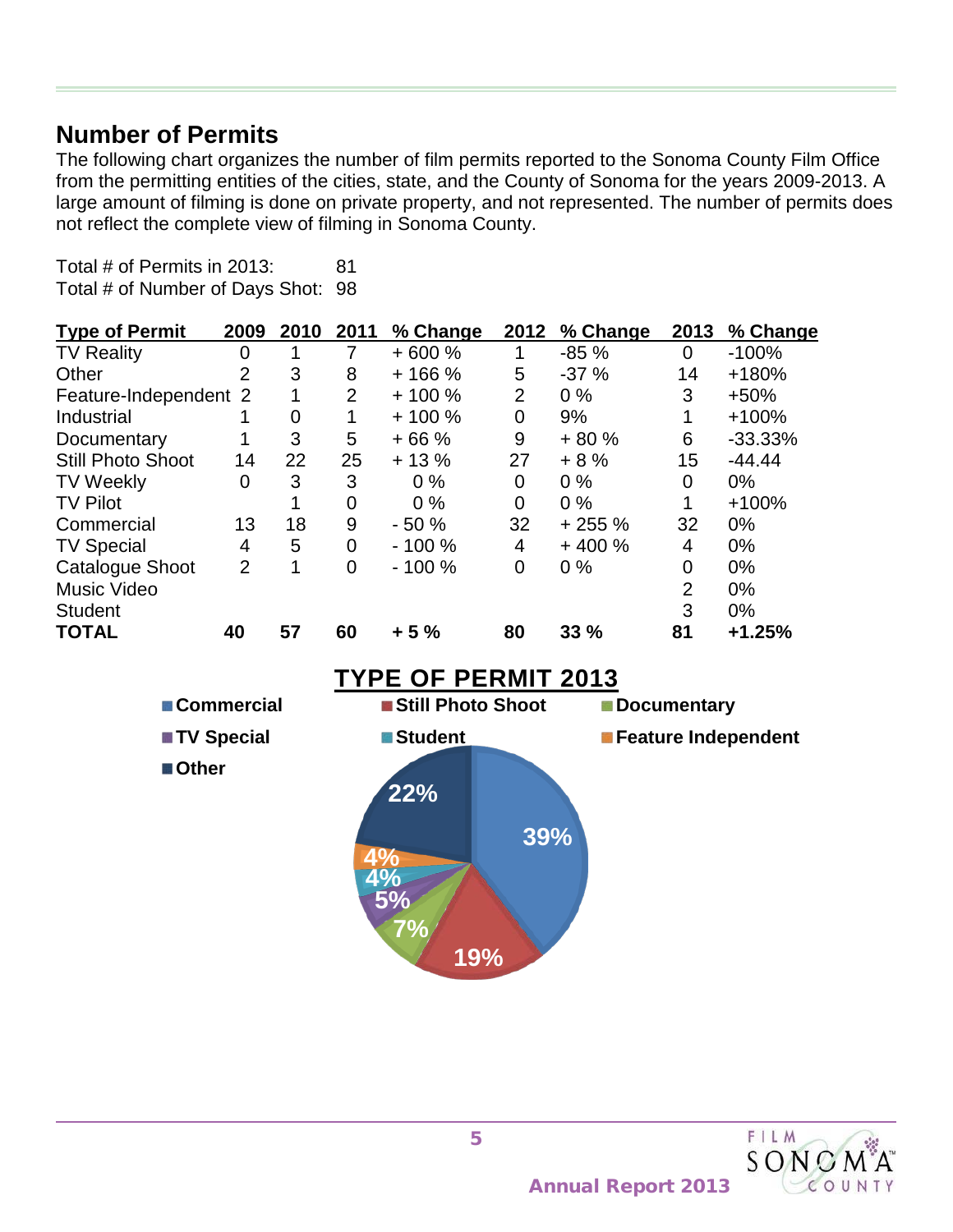## **2013 HIGHLIGHTS**

### **Sonoma County Movie Map**

One of the most popular downloaded pages from the Film Office website is the Movie Map. On February 14, 2013, the Sonoma County Movie Map was highlighted by the Examiner Newspaper in an article released just before the Academy Awards for 2013.

[http://www.examiner.com/article/academy-award-countdown-free-map-highlights-sonoma-county](http://www.examiner.com/article/academy-award-countdown-free-map-highlights-sonoma-county-movie-locations)[movie-locations.](http://www.examiner.com/article/academy-award-countdown-free-map-highlights-sonoma-county-movie-locations) This article suggested taking a look at our website and the movie map for recreation and enjoyment.



At this time, Film Sonoma County is considering updating the movie map to a digital version on our website. Film Liaison Colette Thomas, has explored film maps that are available from other film offices and found few.

A mural of Sonoma County Film Locations is shown in the photo to the right. The mural is located on the Video Droid Video Store building on Mendocino Avenue in Santa Rosa. The map is a good reminder of the history filming has added to our community in Sonoma County.



Source: [http://www.sonomacounty.com/articles/sonoma-county-movie](http://www.sonomacounty.com/articles/sonoma-county-movie-locations-tour-itinerary)[locations-tour-itinerary](http://www.sonomacounty.com/articles/sonoma-county-movie-locations-tour-itinerary)

#### **Other Activity**

Sonoma County offers stunning landscapes for filming commercials. Below are photos of a commercial shot in July 2013 at Goat Rock Beach.





Source: The Press Democrat **by Contact Accounts** Source: The Press Democrat

 $\overline{\phantom{0}}$ 

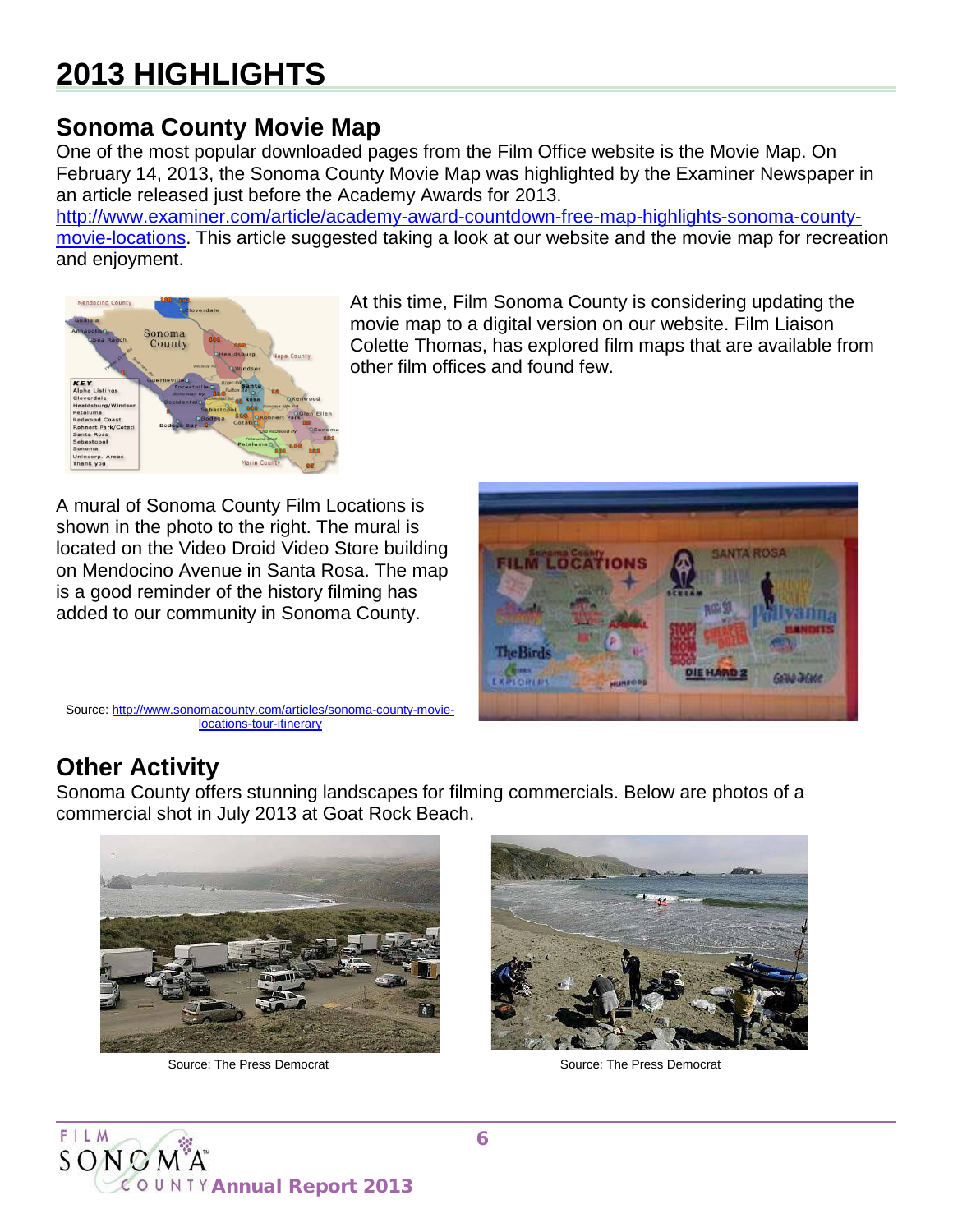## **2014 LOOKING AHEAD**

#### **Creative Sector Forum**

Ben Stone, Christine Palmer, and Colette Thomas of the EDB met with Eric Christensen, Bill Dunphy, and Christal Wolgamott of RotoFactory in Mid-March 2013 to discuss the viability of connecting with the film and creative community of Sonoma County. Eric Christensen is the owner of RotoFactory, a visual effects studio in Santa Rosa. As part of their work of helping emerging economic clusters grow, and together with the EDB staff, the group decided a focus group with the creative community was viable and wanted to go forward. The forum was held at the Laguna de Santa Rosa on February 27, 2014. The forum provided opportunity for film businesses to gather and talk about the strengths, problems, and actions going forward, to encourage more filming and film education in Sonoma County. The new 'Creative Sonoma' program will assist and support this development.

#### **Guy's Grocery Games**

Guy Fieri is a celebrity chef on the Food Network, and he is a local resident of Sonoma County. For his new food show, Guy's Grocery Games, he has chosen to locate his filming production studio in Sonoma County. Film Sonoma County, consulted with the producers for the show during the early stages of development.

In the photo below, you can see Guy with the grocery store studio in the background.



Source: The Press Democrat

#### **Sonoma County Movie Locations Tour**

For those who love surfing the net, consider hopping aboard the Sonoma County Movie Locations Tour Itinerary before you take off. This site offers the opportunity to travel through Sonoma County to view the locations of films from the past. It provides nostalgic information to locals and visitors alike, and encourages the discovery of the film industry in Sonoma County.

<http://www.sonomacounty.com/articles/sonoma-county-movie-locations-tour-itinerary>